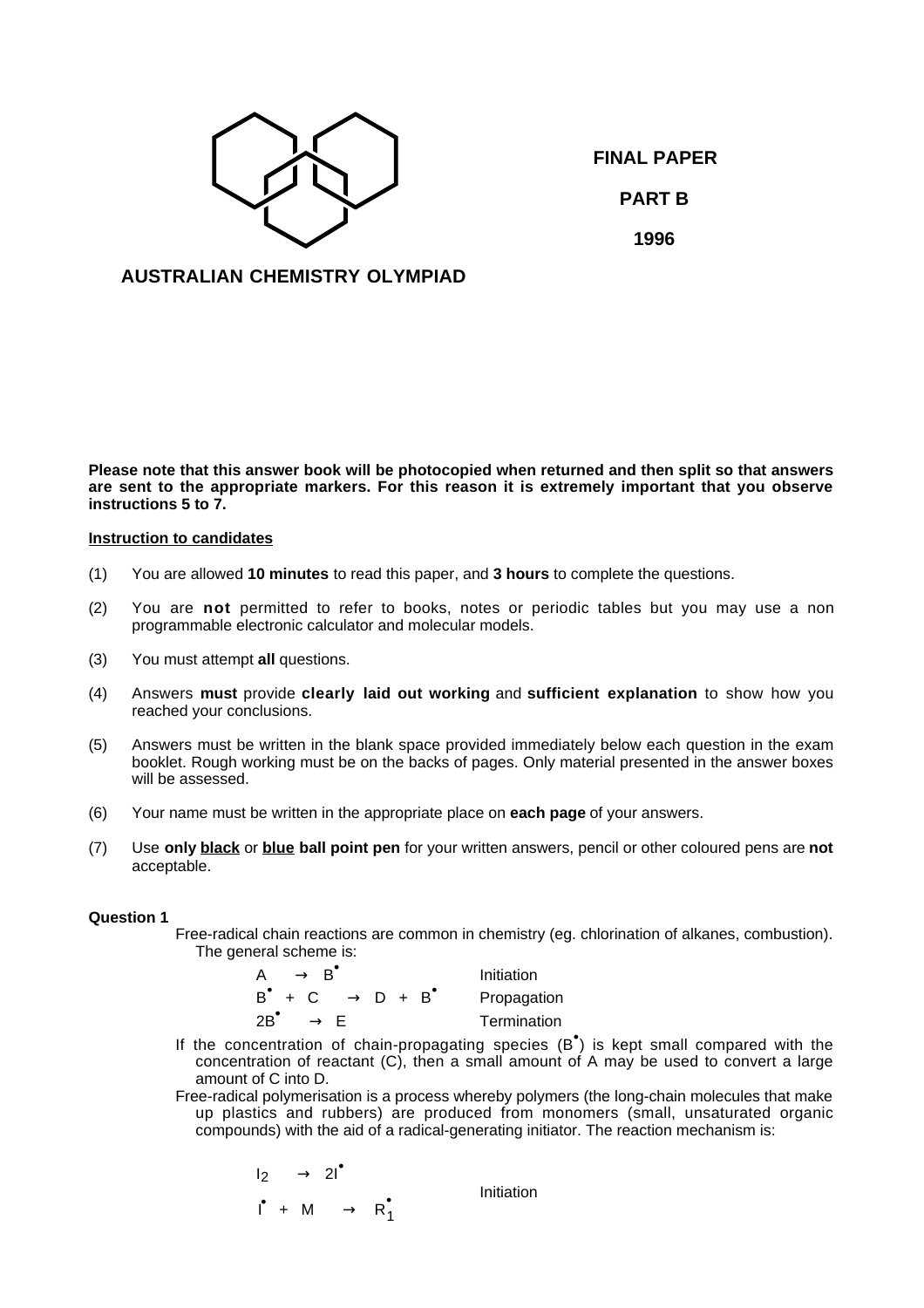| $R_1^{\bullet} + M \longrightarrow R_2^{\bullet}$<br>$R_i^{\bullet}$ + M $\longrightarrow$ $R_{i+1}^{\bullet}$ $\bigcup$ | Propagation |
|--------------------------------------------------------------------------------------------------------------------------|-------------|
| $R_i^{\bullet} + R_i^{\bullet} \longrightarrow P_i + P_i$ Termination                                                    |             |
| $R_i^{\bullet}$ + M $\longrightarrow$ $P_i$ + $R_i^{\bullet}$ Transfer                                                   |             |

where  $I_2$  is a molecule of initiator

I • is an initiator fragment

M is a molecule of monomer

 $R_i^{\bullet}$ is a growing polymeric radical of length i monomer units (IMMMMM...M $^{\bullet}$ )

Pi is a dead polymer chain of length i monomer units (IMMMM…M)

If we define  $[R] = \sum_{i} [R_i]$ ,

- (a) Find an expression for the rate of conversion of monomer into polymer. (You may assume that the second initiation step is instantaneous and consumes negligible monomer)
- (b) Derive an expression for the average length of the polymer chains formed (explain your reasoning). How would you alter the reaction conditions to shorten the chains formed? What other effect might this have on the formed polymer?
- (c) Of course, some chains will be longer than the average, some shorter. Consider a population of radicals of length 1 at some time during the reaction - let's call them B.
	- (i) Write down an expression for the number of these radicals that have not been "killed" (by termination or transfer) after an arbitrary time t. You may consider both the reaction volume and the concentration of monomer to be constant.
	- (ii) Now write down an expression predicting the number of chains with length N, called P(N). Explain your reasoning. (Hint: Consider the length to which a chain can grow in time t)
- (d) It is noticed that during the course of many polymerisation reactions, the polymer formed precipitates out of solution. Explain qualitatively why you might expect polymers to exhibit lower solubility than their monomers in many solvents.
- (e) Given that ∆H = ∆U + P∆V, predict qualitatively how the activation enthalpy, and hence rate, of the propagation reaction would change at high pressures. Explain your reasoning.

## **Question 2**

- (a) Molecular Orbital (MO) Theory was introduced by Mulliken in the 1940's and 1950's for which he won the 1964 Nobel Prize in Chemistry. It allows for the prediction of bond orders and paramagnetism of simple molecules.
	- (i) Construct a generalised MO energy level diagram for a diatomic molecule which possesses only 1s, 2s and 2p electrons. (Assume no 'mixing' of the 2s and 2p valence orbitals).
	- (iii) Which species in (ii) are expected to have the same stability?
	- (iv) Show by means of a MO energy level diagram that dioxygen is a biradical species.
	- (v) In analytical chemistry the  $Hg^{2+}$  ion is identified by reduction to  $Hg^+$ . However, the actual structure of the latter as determined from X-ray analysis is found to be the dimeric  ${\rm Hg}_{2}^{2+}$ species. Using MO theory, show why the dimeric species is more stable than monomeric Hg+.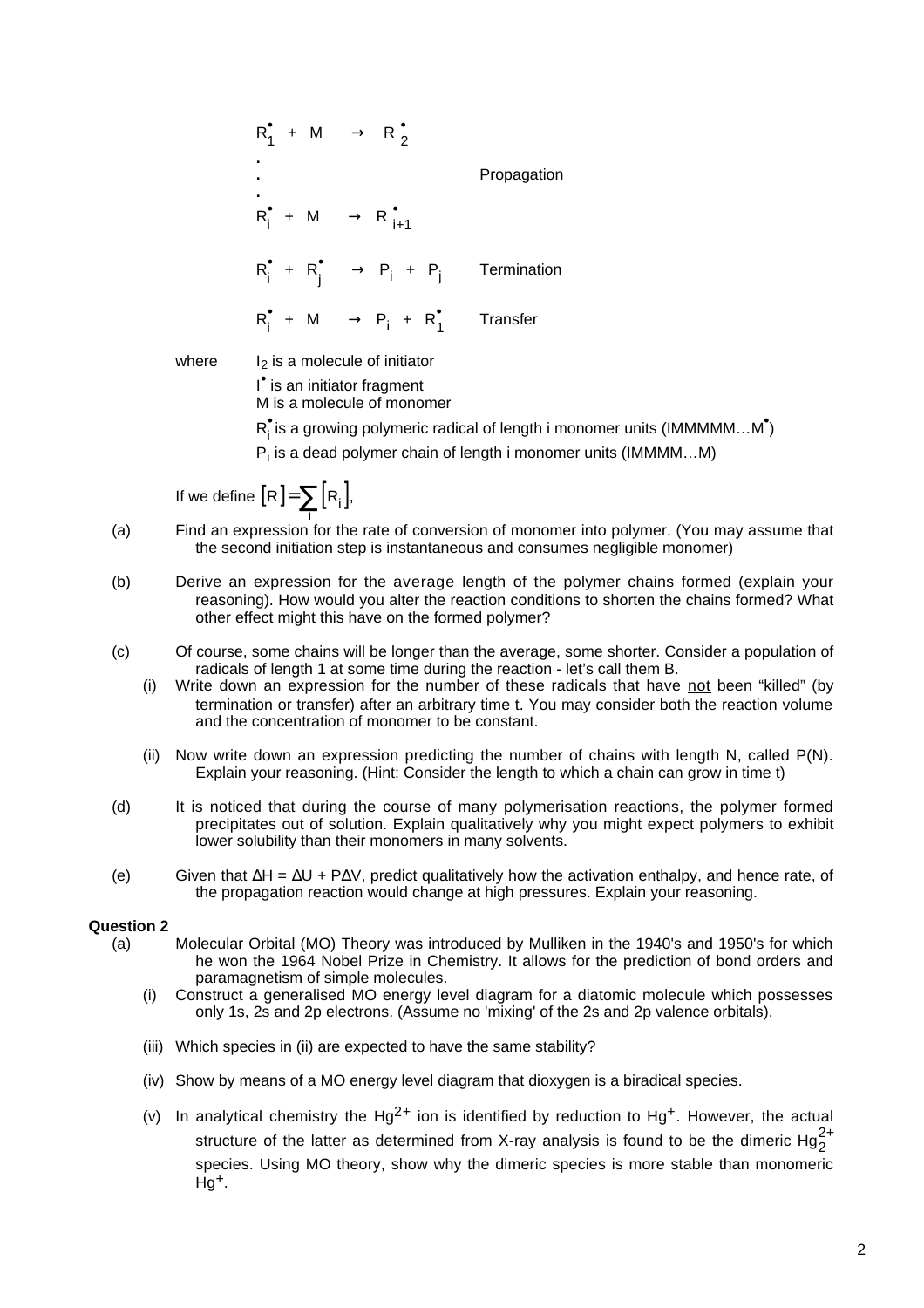- (b) Nitric oxide (NO) is a simple molecule that has been known for a very long time and extensively studied. It recently aroused enormous new interest when it was discovered that this highly reactive, simple molecule plays a key role as a neurotransmitter in a wide range of biochemical systems. As with all biologically active chemical species a number of important questions immediately arise: How is the molecule made? Is it stored or made on demand? How is it stored? What are its targets? How is it removed whe,n no longer required? The inorganic chemist makes important contributions to answering these questions by designing simple model systems which mimic the chemistry occurring in the more complex living systems. Some observations on the chemistry of NO of relevance to understanding its participation in biochemical processes are the following:
	- 1) Superoxide ion,  $O_2^-$  reacts rapidly with NO in water under physiological conditions to give the peroxonitrite ion, [ONO<sub>2</sub>]<sup>--</sup>.
	- 2) The peroxonitrite ion reacts rapidly with aqueous CO<sub>2</sub>, or HCO<sub>3</sub>, to a give a species believed to be  $[0NO<sub>2</sub>CO<sub>2</sub>]$ <sup>-</sup>.
	- 3) Enzymes, called nitrite reductases and which contain Cu<sup>+</sup> ions in the active site, effect the reduction of  $NO_2^-$  to NO.
	- 4) A sample of NO gas at 50  $^{\circ}$ C after rapid compression to 100 atmospheres shows a rapid drop in pressure at constant volume due to a chemical reaction. By the time the temperature has re-equilibrated to 50 °C, the pressure has dropped to less than 66 atmospheres.
	- (i) Identify those chemical species mentioned in (1) and (2) which possess an odd number of valence electrons. Suggest structures for  $[ONO<sub>2</sub>]<sup>-</sup>$  and  $[ONO<sub>2</sub>CO<sub>2</sub>]<sup>-</sup>$ , indicating the geometry about the N and C atoms.
	- (ii) To what classes of reaction do the reactions described in (1) and (2) belong?
	- (iii) Write a balanced equation for the reduction of NO<sub>2</sub> with Cu<sup>+</sup> in aqueous acid solution.
	- (iv) If one of the products in (4) is  $N<sub>2</sub>O$  what is the other product? How does the formation of these two products explain the experimental observations? To what class of reaction does this reaction belong?

#### **Question 3**

- (a) Calculate the pH of a 0.100 M NaHCO<sub>3</sub> solution. The acid dissociation constants for H<sub>2</sub>CO<sub>3</sub> are K<sub>a1</sub> = 4.45 x 10<sup>-7</sup> and K<sub>a2</sub> = 4.69 x 10<sup>-11</sup>.
- (b) No net migration of an amino acid occurs in an electric field when the pH of the solution is such that the concentrations of the anionic and cationic forms are identical. This pH is called the isoelectric point. The zwitterionic form of the aminoacid, having both a positive and a negative charge, has no tendency to migrate in an electric field.
	- Show that for an aminoacid such as glycine (2-aminoethanoic acid), the isoelectric point is given by

$$
[H^+] = (K_a K_w / K_b)^{1/2}
$$

- (c) A 0.0500 M U<sup>4+</sup> solution was titrated with 0.1000 M Ce<sup>4+</sup>. Both solutions are 1.0M in H<sub>2</sub>SO<sub>4</sub>. Under these conditions, Ce<sup>4+</sup> is converted to Ce<sup>3+</sup> (E $^{\circ}$ <sub>Ce</sub>4+<sub>/Ce</sub>3+ = + 1.44 V) and U<sup>4+</sup> to UO<sub>2</sub><sup>2+</sup> (E<sup>o</sup><sub>UO<sub>2</sub><sup>2+</sup>/U<sup>4+</sup> = + 0.334 V).</sub>
	- (i) Write the balanced equation for the redox reaction that occurs in this titration.
	- (ii) Write down an expression that relates  $[U^{4+}]$  and  $[Ce^{4+}]$  at the titration equivalence point.
	- (iii) Write down an expression that relates  $[UD_2^{2+}]$  and  $[Ce^{3+}]$  at the titration equivalence point.
	- (iv) Construct the titration curve on the graph paper provided  $(Y-axis =$  cell potential,  $X-axis =$  titrant volume) by calculating the cell-potential:
		- at the equivalence point.